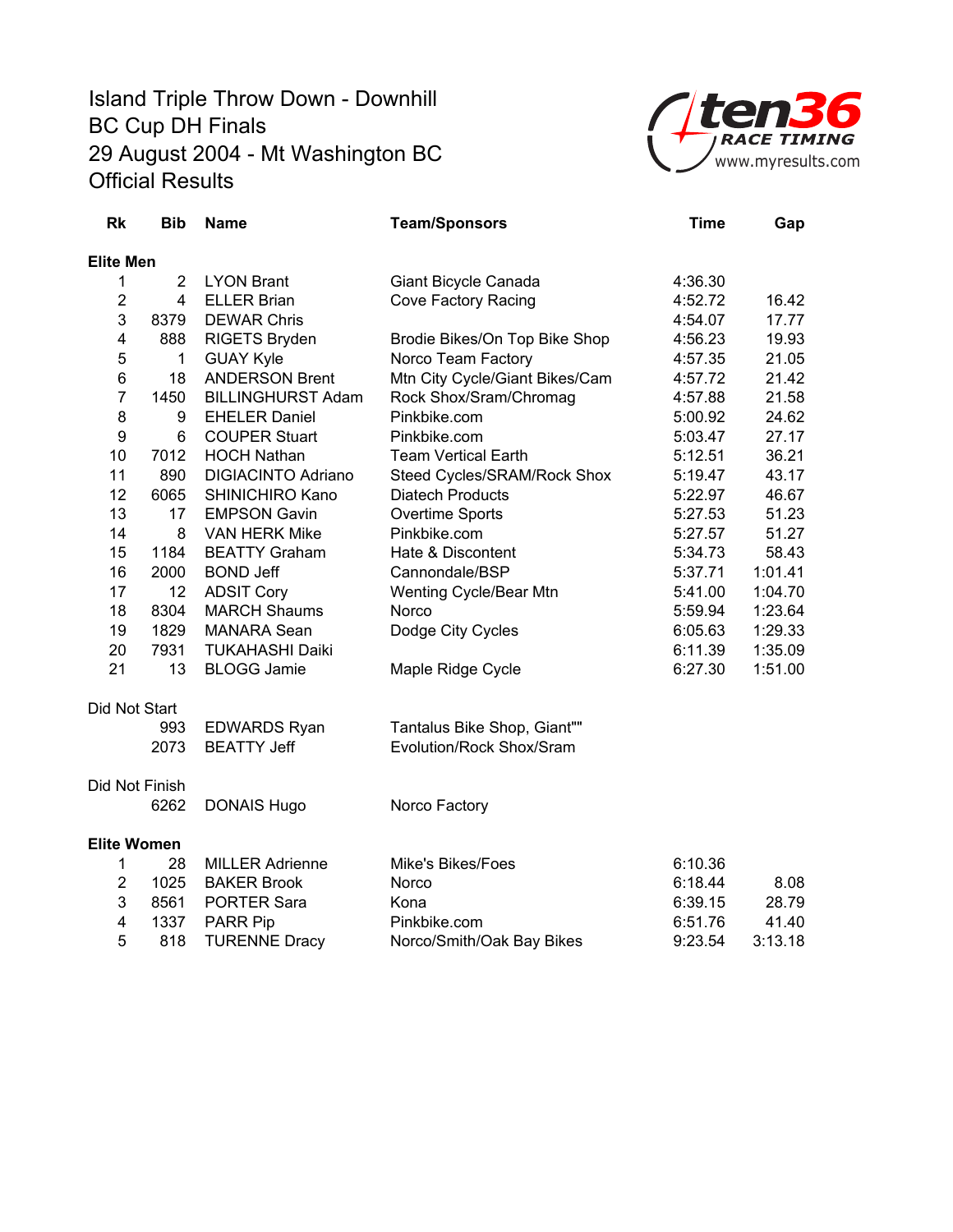

| <b>Rk</b>               | <b>Bib</b>      | <b>Name</b>               | <b>Team/Sponsors</b>           | <b>Time</b> | Gap      |
|-------------------------|-----------------|---------------------------|--------------------------------|-------------|----------|
| Jr Expert Men           |                 |                           |                                |             |          |
| 1                       | 6265            | <b>JOHNSTON Jack</b>      | Idun/Roach                     | 4:56.86     |          |
| $\overline{2}$          | 8363            | <b>MACLEOD Connor</b>     | <b>Cove Bikes</b>              | 4:59.01     | 2.15     |
| 3                       | 1230            | <b>PETERSEN Travis</b>    | mikes bikes                    | 5:11.33     | 14.47    |
| $\overline{\mathbf{4}}$ | 1552            | <b>MEASURES Ross</b>      |                                | 5:12.65     | 15.79    |
| 5                       | 1275            | <b>JOHNSON Kyle</b>       |                                | 5:17.97     | 21.11    |
| 6                       | 2013            | <b>WILLIAMS Terry</b>     | Mom and Dad                    | 5:29.69     | 32.83    |
| $\overline{7}$          | 1244            | <b>CHUNG Ryan</b>         | Cove/Sombrio                   | 5:30.21     | 33.35    |
| 8                       | 167             | <b>STEIN Daniel</b>       | John Henry Bikes               | 5:32.11     | 35.25    |
| 9                       | 1660            | <b>ELLINGSON Joshua</b>   | AKA the bike shop              | 5:38.45     | 41.59    |
| 10                      | 1366            | <b>RULLKOTTER Michael</b> |                                | 5:50.93     | 54.07    |
| 11                      | 1280            | <b>WALKER Tom</b>         |                                | 6:17.62     | 1:20.76  |
| 12                      | 6352            | <b>BROWNRIGG Anthony</b>  | <b>DOWNHILL ZONE</b>           | 6:48.39     | 1:51.53  |
| 13                      | 256             | <b>CHAN Steve</b>         | realm                          | 7:29.65     | 2:32.79  |
|                         | Jr Expert Women |                           |                                |             |          |
| 1                       | 1473            | <b>GATTO Micayla</b>      | On The Edge Race Team          | 6:58.72     |          |
| $\overline{2}$          | 1979            | <b>WOOD Brittany</b>      | Cove                           | 7:48.89     | 50.17    |
| 3                       | 1606            | <b>TAYLOR Krissi</b>      | <b>BC Jr DH Team</b>           | 8:37.57     | 1:38.85  |
| Jr Sport Men            |                 |                           |                                |             |          |
| 1                       | 1823            | <b>HOLLIDAY Dylan</b>     |                                | 5:44.75     |          |
| $\overline{2}$          | 7989            | <b>HARKNETT Brad</b>      | <b>Cutting Edge Sports</b>     | 5:47.13     | 2.38     |
| 3                       | 1942            | <b>BRODY Danny</b>        |                                | 5:59.08     | 14.33    |
| 4                       | 392             | <b>SHORT Kristian</b>     |                                | 6:08.89     | 24.14    |
| 5                       | 1812            | <b>CHRONISTER Trevor</b>  |                                | 6:12.08     | 27.33    |
| 6                       | 7059            | <b>ADAMS</b> Lee          | <b>Arrowsmith MTB Club</b>     | 6:31.86     | 47.11    |
| $\overline{7}$          | 1717            | <b>DIX Derek</b>          |                                | 6:32.00     | 47.25    |
| 8                       | 1687            | <b>BILTON Travis</b>      | Lavan Apparel/Freedom Bike sho | 6:36.54     | 51.79    |
| 9                       | 6630            | <b>CONWAY Drew</b>        | Arrowsmith MTB club            | 6:44.28     | 59.53    |
| 10                      | 995             | <b>MCCONAGHY Matthew</b>  | Northern Cycle - Prince George | 6:48.13     | 1:03.38  |
| 11                      | 1551            | <b>GROSSNICKLE Matt</b>   | Norco/Russ Hays/Dangerboy      | 6:56.48     | 1:11.73  |
| 12                      | 261             | <b>BATES Chris</b>        | On The Edge Race Club          | 7:16.37     | 1:31.62  |
| 13                      | 6739            | <b>RIGETS Tom</b>         | Arrowsmith Mountain Cycle      | 7:47.04     | 2:02.29  |
| 14                      | 6146            | <b>NORTHCOTE Kevin</b>    |                                | 8:59.57     | 3:14.82  |
| 15                      | 829             | <b>SEPT Dusty</b>         | On The Edge                    | 11:26.42    | 5:41.67  |
| 16                      | 6538            | <b>MCLEAN Angus</b>       |                                | 16:29.91    | 10:45.16 |

#### Did Not Start

1997 GIBBS Alex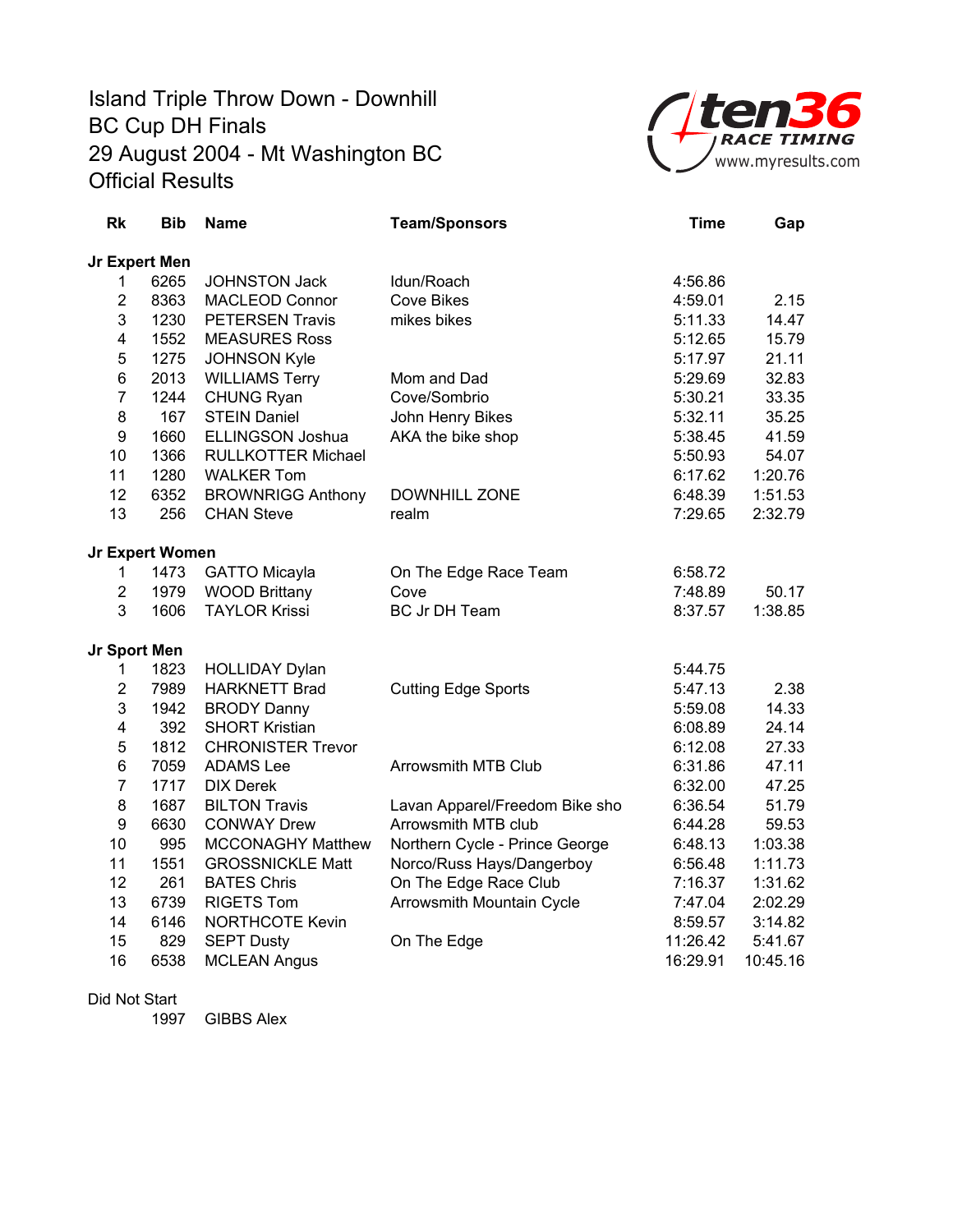

| Rk                      | <b>Bib</b> | <b>Name</b>                 | <b>Team/Sponsors</b>              | <b>Time</b> | Gap     |
|-------------------------|------------|-----------------------------|-----------------------------------|-------------|---------|
| M30 Expert Men          |            |                             |                                   |             |         |
| 1                       | 50         | <b>JACKSON Gary</b>         |                                   | 5:35.26     |         |
| $\overline{2}$          | 2003       | <b>LABBE Patrick</b>        | gerick cycle kelowna              | 5:50.86     | 15.60   |
| 3                       | 1458       | ROLOFF Jason                | Mountain City Cycle               | 5:51.02     | 15.76   |
| 4                       | 945        | MUSCROFT Jason              | BansheeBikes, Ryders Eyewear, 661 | 5:55.45     | 20.19   |
| 5                       | 834        | <b>BRITTAIN Brian</b>       | John HenryBicycleman/Hootsgear    | 5:57.55     | 22.29   |
| 6                       | 1936       | <b>CARLSON Davin</b>        | <b>Ozzie Racing</b>               | 6:00.66     | 25.40   |
| $\overline{7}$          | 1915       | PILCHER Stephen             |                                   | 6:01.63     | 26.37   |
| 8                       | 8571       | <b>GRIMANN Ken</b>          | Dirty/Momentum Sports/A2Z         | 6:07.68     | 32.42   |
| 9                       | 1954       | <b>ROQUE Derek</b>          | Pinkbike.com/Fracture             | 6:13.46     | 38.20   |
| 10                      | 8566       | <b>WALKER Clay</b>          |                                   | 6:26.71     | 51.45   |
| 11                      | 7250       | <b>FLEMMING Damon</b>       | Speed Metal DH / Turner           | 6:31.27     | 56.01   |
| 12                      | 6301       | <b>EVANS John</b>           |                                   | 6:37.02     | 1:01.76 |
| 13                      | 1271       | <b>GULLETT Chris</b>        | Hate & Discontent                 | 6:47.47     | 1:12.21 |
| 14                      | 1065       | <b>DURRAND James</b>        | <b>Norco</b>                      | 8:11.68     | 2:36.42 |
| 15                      | 1858       | <b>ANDERSON Eric</b>        | Dizzy Cycles                      | 9:15.52     | 3:40.26 |
|                         |            |                             |                                   |             |         |
| Did Not Start           |            |                             |                                   |             |         |
|                         | 7340       | <b>NEFF Peter</b>           | <b>BC Masters</b>                 |             |         |
| <b>M30 Expert Women</b> |            |                             |                                   |             |         |
| 1                       | 2004       | <b>GRUNSKY Tanya</b>        |                                   | 6:45.27     |         |
| $\overline{2}$          | 1488       | <b>KOZIER Julie</b>         | John Henry Bikes                  | 6:49.77     | 4.50    |
| 3                       | 720        | KOZEVNIKOV Kelly            | Cove/Kona                         | 7:13.79     | 28.52   |
| 4                       | 8876       | <b>BOEHRINGER Christine</b> |                                   | 7:24.63     | 39.36   |
| 5                       | 1737       | <b>CARLSON Glenowyn</b>     | Schwalbe                          | 8:12.27     | 1:27.00 |
| M30 Sport Men           |            |                             |                                   |             |         |
| 1                       | 2066       | <b>RADOMI</b> Tony          |                                   | 5:28.31     |         |
| $\overline{2}$          | 2040       | <b>BROWN Austin</b>         | Mt. City Cycle                    | 5:39.27     | 10.96   |
| 3                       | 1992       | <b>STEVENSON Simon</b>      | mikes bikes                       | 5:41.19     | 12.88   |
| 4                       | 1653       | <b>INGRAM Terrence</b>      |                                   | 6:00.54     | 32.23   |
| 5                       | 1846       | <b>BIAIS Lee</b>            | Ozzies Cycle                      | 6:01.64     | 33.33   |
| 6                       | 6320       | <b>CUMMINGS Jason</b>       |                                   | 6:07.27     | 38.96   |
| $\overline{7}$          | 7154       | <b>RYAN Kevin</b>           |                                   | 6:35.70     | 1:07.39 |
| 8                       | 6995       | <b>BONK Jonathan</b>        |                                   | 6:51.62     | 1:23.31 |
| 9                       | 1880       | <b>HUGHES Lee</b>           | MapleRidgeCycle                   | 6:54.64     | 1:26.33 |
| 10                      | 7128       | <b>REID Sandy</b>           |                                   | 7:06.71     | 1:38.40 |
| 11                      | 1863       | <b>MATSON Ted</b>           | <b>Dizzy Cycles</b>               | 7:52.87     | 2:24.56 |
| 12                      | 7117       | <b>BOWEN Andy</b>           |                                   | 8:39.26     | 3:10.95 |
| 13                      | 6045       | <b>PILKEY Colin</b>         |                                   | 8:57.20     | 3:28.89 |
|                         |            |                             |                                   |             |         |
| Did Not Start           | 6514       | <b>HARSH Kurt</b>           |                                   |             |         |
|                         |            |                             |                                   |             |         |
| Did Not Finish          |            |                             |                                   |             |         |

6726 MANDRYK Bill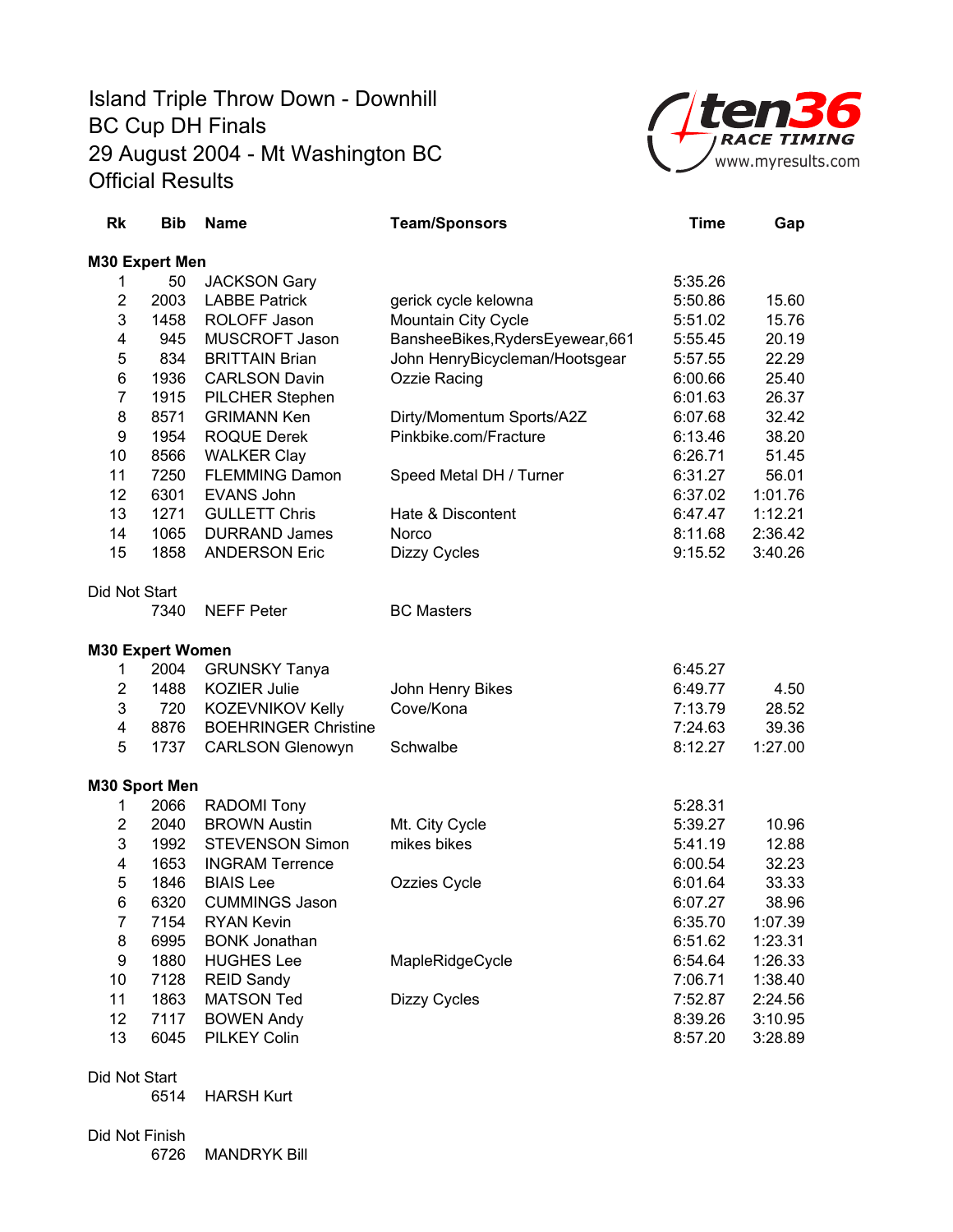

| <b>Rk</b>               | <b>Bib</b>             | <b>Name</b>              | <b>Team/Sponsors</b>        | <b>Time</b> | Gap     |
|-------------------------|------------------------|--------------------------|-----------------------------|-------------|---------|
|                         | M30 Sport Women        |                          |                             |             |         |
| 1                       |                        | 1597 GILLIS Coralee      | Hate & Discontent           | 10:27.99    |         |
|                         | <b>M40 Expert Men</b>  |                          |                             |             |         |
| 1                       | 5742                   | <b>BENTLEY Chris</b>     | <b>Michelin Tires</b>       | 5:36.97     |         |
| $\boldsymbol{2}$        | 1383                   | <b>EARNSHAW Todd</b>     | wentings cycle              | 6:00.41     | 23.44   |
| 3                       | 548                    | <b>OLIVER George</b>     | Columbia Cycle              | 6:29.69     | 52.72   |
| $\overline{\mathbf{4}}$ | 2095                   | <b>RYAN Tom</b>          |                             | 6:31.92     | 54.95   |
| 5                       | 1316                   | <b>VELEZ Scott</b>       | Steed Cycles/SRAM/Rock Shox | 6:44.91     | 1:07.94 |
| 6                       | 1974                   | <b>STOLTING Peter</b>    | Mike's Bikes                | 6:57.25     | 1:20.28 |
| $\overline{7}$          | 1520                   | ROUSSEAU Olivier         | Overtime Sports             | 7:07.49     | 1:30.52 |
| Did Not Start           |                        |                          |                             |             |         |
|                         | 1657                   | <b>CHAN Mike</b>         |                             |             |         |
|                         | M40 Sport Men          |                          |                             |             |         |
| 1                       | 8074                   | <b>BURSINE Greg</b>      | Maple Ridge Cycle           | 6:31.84     |         |
| 2                       | 6638                   | <b>KOEHLER Chuck</b>     |                             | 6:37.72     | 5.88    |
| 3                       | 2089                   | <b>SAVORY Bruce</b>      | Mertgage Intelligence       | 6:38.99     | 7.15    |
| $\overline{\mathbf{4}}$ | 1798                   | <b>GRAY Mark</b>         | <b>Big O Tires</b>          | 6:41.33     | 9.49    |
| 5                       | 1824                   | <b>PARCHER Michael</b>   | Ozzies                      | 8:02.49     | 1:30.65 |
| 6                       | 6388                   | <b>STEIN Jake</b>        |                             | 8:20.77     | 1:48.93 |
| $\overline{7}$          | 7970                   | MARKWAT John             |                             | 8:34.71     | 2:02.87 |
| Did Not Start           |                        |                          |                             |             |         |
|                         | 335                    | <b>BANT Peter</b>        | <b>DIZZY CYCLES</b>         |             |         |
|                         | 1083                   | <b>BORIS John</b>        | Overtime Sports             |             |         |
|                         | 6383                   | DOYLE James              | <b>Redline Tuning</b>       |             |         |
|                         | <b>Sr Beginner Men</b> |                          |                             |             |         |
| 1                       | 7183                   | <b>TUTTLE Nick</b>       | Speed Metal Downhill        | 5:37.16     |         |
| $\overline{\mathbf{c}}$ | 7035                   | <b>STRAIN Jamie</b>      |                             | 5:46.52     | 9.36    |
| 3                       | 2033                   | <b>FILMER Andrew</b>     | Overtime Sports             | 5:58.20     | 21.04   |
| 4                       | 6263                   | <b>JOHNSTON Joe</b>      | <b>Steed Cycles</b>         | 6:01.74     | 24.58   |
| 5                       | 2036                   | <b>COLEMAN Tim</b>       | Rocky Cycle                 | 6:13.34     | 36.18   |
| 6                       | 7342                   | <b>LOERE Matt</b>        |                             | 6:26.95     | 49.79   |
| $\overline{7}$          | 7379                   | <b>NORRIS-JONES Cory</b> |                             | 6:32.92     | 55.76   |
| 8                       | 1984                   | <b>REID Trevor</b>       |                             | 6:55.25     | 1:18.09 |
| 9                       | 2002                   | <b>GRANT Mike</b>        | Rocky Cycle                 | 6:55.53     | 1:18.37 |
| 10                      | 7001                   | <b>MCNALLY Kirk</b>      |                             | 7:36.52     | 1:59.36 |
| 11                      | 7935                   | <b>BIBBY Cory</b>        |                             | 7:53.52     | 2:16.36 |

#### Did Not Start

1879 JOHNSTON Ryan 7716 GRASBY Jeremy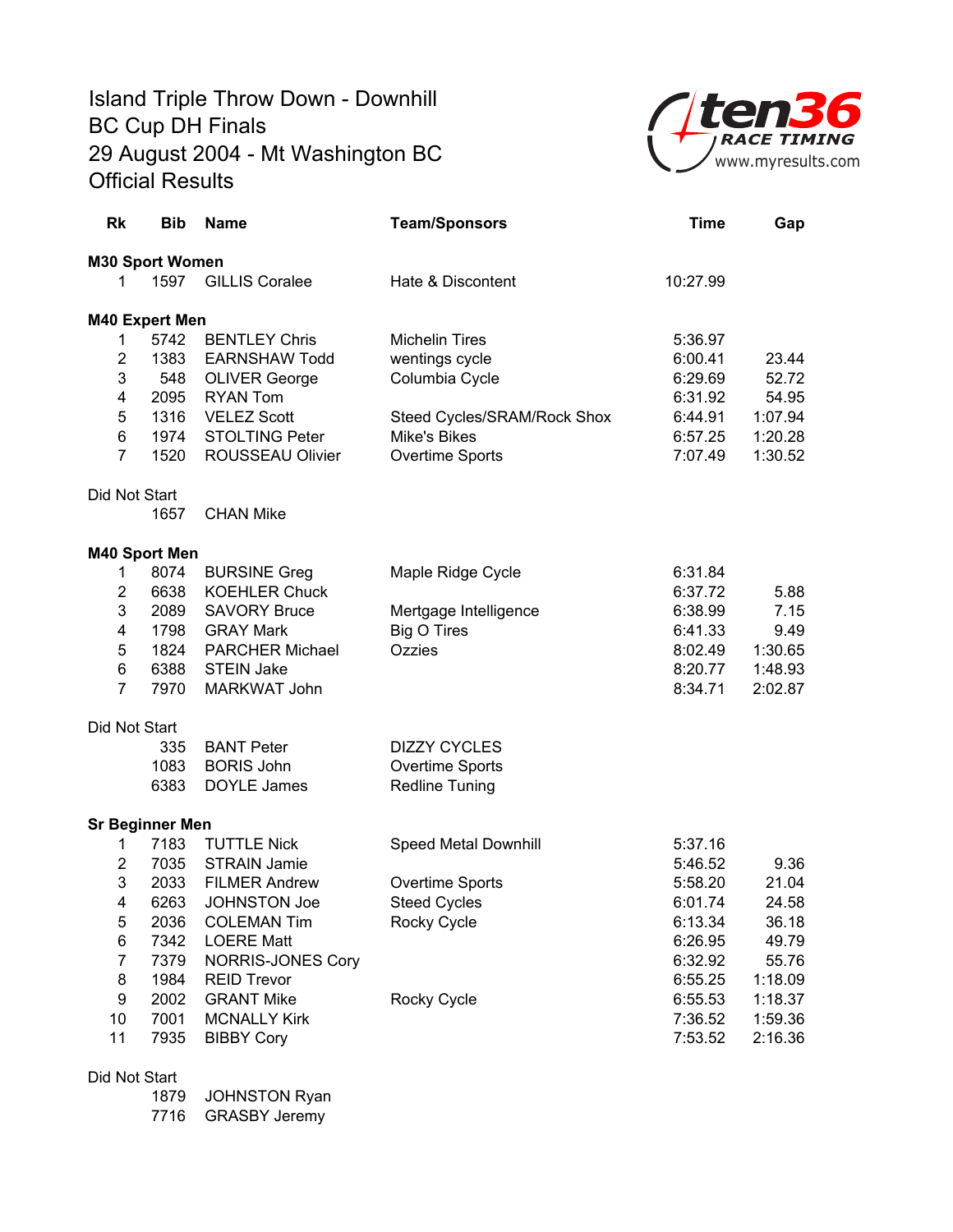

| Rk                  | <b>Bib</b>             | <b>Name</b>             | <b>Team/Sponsors</b>        | <b>Time</b> | Gap     |
|---------------------|------------------------|-------------------------|-----------------------------|-------------|---------|
|                     | <b>Sr Expert Men</b>   |                         |                             |             |         |
| 1                   | 6027                   | <b>KARPINSKY Alex</b>   | Mountain City Cycle         | 5:20.18     |         |
| $\overline{2}$      | 5595                   | <b>TERWIEL Justin</b>   | <b>Full Boar Bike Store</b> | 5:20.67     | 0.49    |
| 3                   | 6264                   | <b>GRAVERSEN Tim</b>    |                             | 5:41.56     | 21.38   |
| 4                   | 1321                   | <b>ELLIOT Rob</b>       | Overtime Sports             | 5:45.88     | 25.70   |
| 5                   | 1641                   | <b>BROWN Tyler</b>      | Mike's Bikes, Courtenay     | 5:58.45     | 38.27   |
| 6                   | 1661                   | <b>KEHLER Galen</b>     | <b>Wenting's Cycle</b>      | 7:30.15     | 2:09.97 |
|                     | <b>Sr Expert Women</b> |                         |                             |             |         |
| 1                   | 5507                   | <b>WRIGHT Seana</b>     |                             | 6:46.72     |         |
| $\overline{2}$      | 1637                   | <b>IUS Alix</b>         |                             | 6:54.58     | 7.86    |
| 3                   | 1983                   | <b>TAYLOR Fiona</b>     | Dodge City Cycles           | 7:14.84     | 28.12   |
| 4                   | 1459                   | <b>MAINSE Kelly</b>     | Mountain City cycle         | 7:20.21     | 33.49   |
| <b>Sr Sport Men</b> |                        |                         |                             |             |         |
| 1                   | 2088                   | <b>PARSONS Mike</b>     |                             | 6:08.76     |         |
| $\overline{2}$      | 7698                   | <b>HERRIOT James</b>    | <b>AMC</b>                  | 6:22.02     | 13.26   |
| 3                   | 1719                   | <b>OLK Tristan</b>      |                             | 6:29.09     | 20.33   |
| 4                   | 2057                   | PERRIGARD David         | On Top Bike Shop            | 6:43.91     | 35.15   |
| 5                   | 2035                   | <b>JENKINS Isaac</b>    | Pinkbike.com                | 9:01.12     | 2:52.36 |
| Did Not Start       |                        |                         |                             |             |         |
|                     | 399                    | <b>GREEN Matthew</b>    | Sram/Rock Shox/Steed Cycles |             |         |
| Did Not Finish      |                        |                         |                             |             |         |
|                     | 1636                   | <b>BEAUSOLEIL Mike</b>  | On Top Bike Shop            |             |         |
|                     | <b>Sr Sport Women</b>  |                         |                             |             |         |
| 1                   | 9460                   | <b>ASAMI Shoko</b>      |                             | 8:45.26     |         |
| $\overline{2}$      | 1654                   | <b>GARABA Agnes</b>     |                             | 8:53.66     | 8.40    |
| 3                   | 6382                   | <b>BASHOUR Margaret</b> |                             | 13:31.64    | 4:46.38 |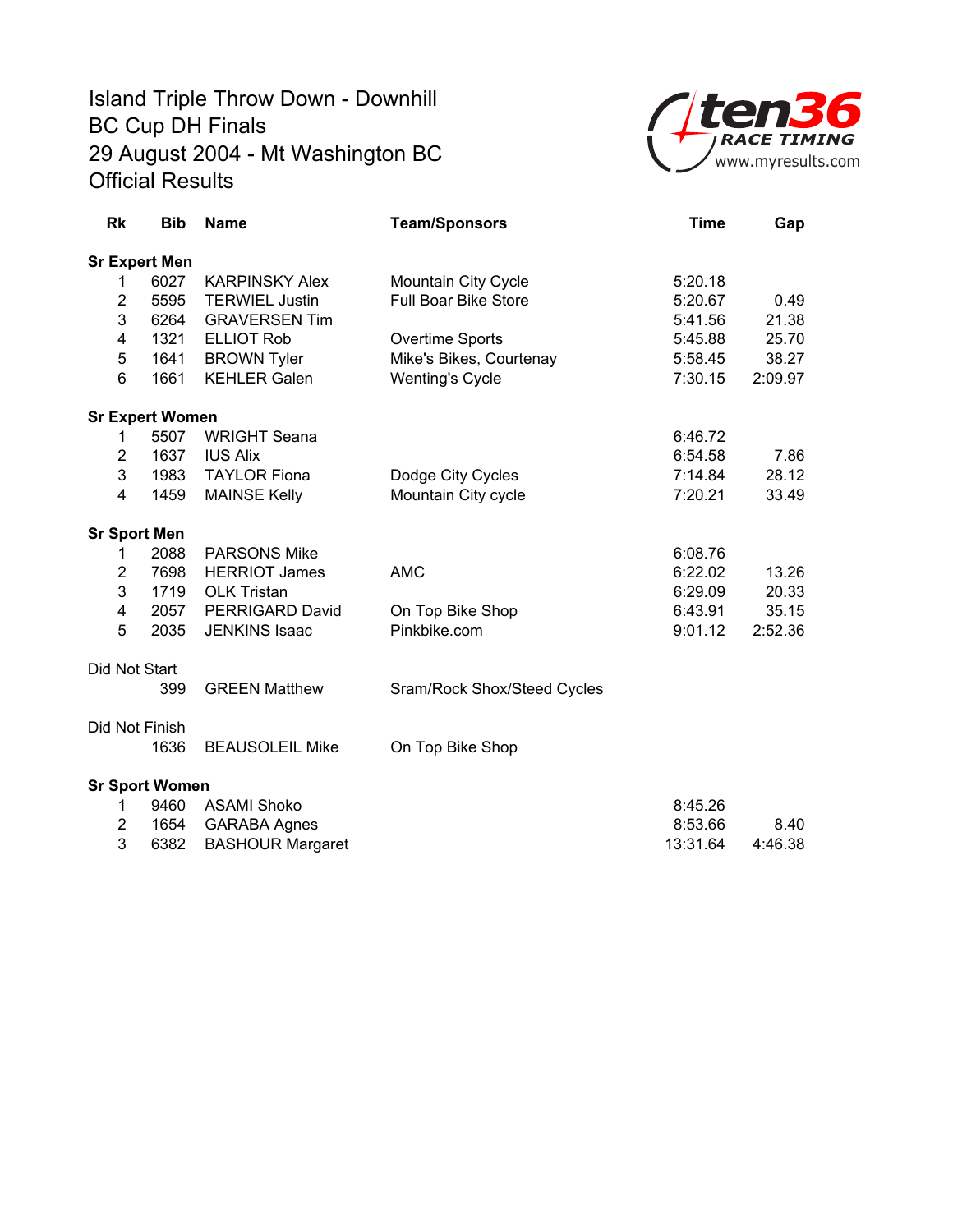

| Rk             | <b>Bib</b>            | <b>Name</b>               | <b>Team/Sponsors</b>        | <b>Time</b> | Gap     |
|----------------|-----------------------|---------------------------|-----------------------------|-------------|---------|
| U15 Men        |                       |                           |                             |             |         |
| 1              | 1808                  | VANDERHAM Ryan            |                             | 5:51.90     |         |
| $\overline{2}$ | 6000                  | <b>SWACKHAMER Jarrett</b> |                             | 5:53.43     | 1.53    |
| 3              | 8574                  | <b>BUELHER Garett</b>     |                             | 6:07.39     | 15.49   |
| 4              | 6044                  | <b>HARKNETT Eric</b>      | <b>Cutting Edge Sports</b>  | 6:15.92     | 24.02   |
| 5              | 1977                  | <b>PAWLITSKY Steven</b>   | Selkirk Sports / 661        | 6:30.75     | 38.85   |
| 6              | 9446                  | <b>BASSLER Keegan</b>     |                             | 6:54.47     | 1:02.57 |
| $\overline{7}$ | 1919                  | MCDONALD Kyle             |                             | 7:02.14     | 1:10.24 |
| 8              | 6785                  | <b>ALLISON Tyler</b>      | <b>STORM</b>                | 7:09.87     | 1:17.97 |
| 9              | 2026                  | <b>GARITIN Simon</b>      | Comox Valley CC/Mikes Bikes | 7:13.60     | 1:21.70 |
| 10             | 7601                  | <b>GEDDES Nicholas</b>    | stormbc                     | 7:20.64     | 1:28.74 |
| 11             | 1805                  | <b>TROUSDELL Mark</b>     |                             | 7:24.86     | 1:32.96 |
| 12             | 7155                  | <b>BARTA Levon</b>        |                             | 7:49.81     | 1:57.91 |
| 13             | 7397                  | <b>GUSTIN Sky</b>         | <b>Cutting Edge Sports</b>  | 7:52.22     | 2:00.32 |
| 14             | 7194                  | <b>HOLME Keegan</b>       |                             | 8:26.16     | 2:34.26 |
| 15             | 6373                  | <b>WESTEINDE Colin</b>    | Stormbc                     | 8:29.16     | 2:37.26 |
| 16             | 1810                  | <b>THOMPSON Tyler</b>     | Ozzies Cycle                | 9:08.73     | 3:16.83 |
| 17             | 7580                  | <b>MCGAW Frazer</b>       | Stormbc                     | 15:26.53    | 9:34.63 |
| Did Not Start  |                       |                           |                             |             |         |
|                | 1553                  | <b>STANHOPE Sean</b>      | On The Edge Race Club       |             |         |
| U15 Women      |                       |                           |                             |             |         |
| $\mathbf 1$    | 1226                  | <b>SHORT Katherine</b>    | On The Edge Race Team       | 8:41.77     |         |
| $\overline{2}$ | 1937                  | <b>MILLER Miranda</b>     | Corsa Cycles                | 9:03.70     | 21.93   |
| 3              | 6502                  | <b>LEWIS Zoe</b>          |                             | 9:38.45     | 56.68   |
| 4              | 6589                  | <b>FLANAGAN Erin</b>      |                             | 13:41.72    | 4:59.95 |
| Did Not Start  |                       |                           |                             |             |         |
|                | 6878                  | <b>TOD-TIMS Cahley</b>    | Storm BC Whisler            |             |         |
|                | <b>U17 Expert Men</b> |                           |                             |             |         |
| 1              | 1836                  | <b>SMITH Steve</b>        | Realm                       | 5:16.78     |         |
| 2              | 1457                  | <b>DENT Nick</b>          |                             | 5:31.48     | 14.70   |
| 3              | 1951                  | <b>CSOKONAY Dan</b>       | Norco/Bow Cycle/Oakley      | 5:38.74     | 21.96   |
| 4              | 1503                  | <b>CHUNG Tyler</b>        | Cove/Sombrio                | 5:41.06     | 24.28   |
| 5              | 1430                  | <b>JAHENY Marcus</b>      | <b>Team Evolve</b>          | 6:04.22     | 47.44   |
| 6              | 994                   | MCCONAGHY Adam            | MB Racing - Prince George   | 6:06.82     | 50.04   |
| $\overline{7}$ | 1301                  | <b>MANI-FLOWER Kieran</b> | <b>Cove Bikes</b>           | 6:12.04     | 55.26   |
| 8              | 1959                  | <b>GORZ Tyler</b>         | Hoots                       | 6:24.34     | 1:07.56 |